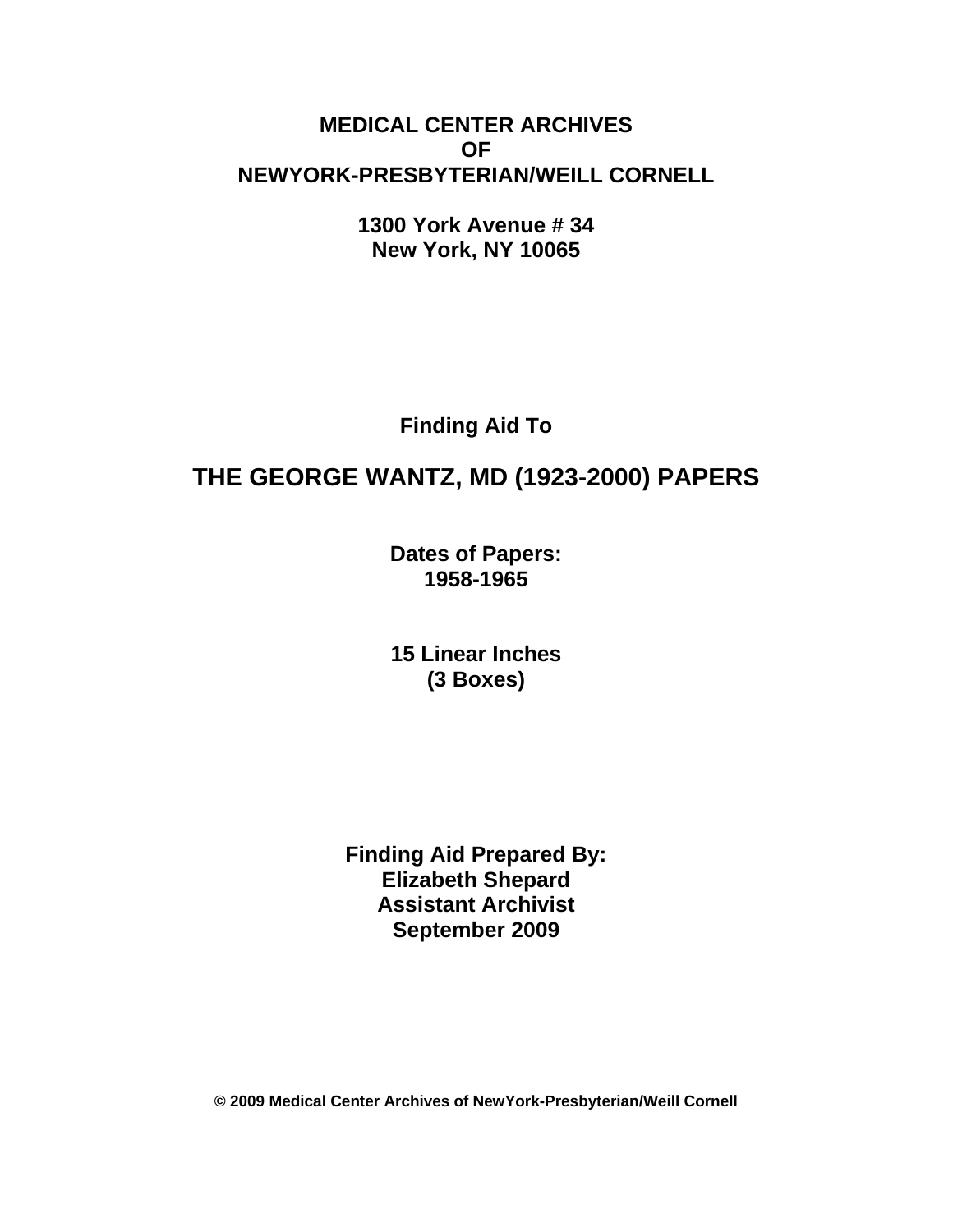#### **PROVENANCE:**

The records were donated to the archives by Dr. George Wantz.

#### **ADMINISTRATIVE/BIOGRAPHICAL NOTE:**

George Wantz, Jr. was born in Charlevoix, MI on April 14, 1923. He earned a M.D. degree from University of Michigan Medical School in 1946. After medical school, he received further training at Wesley Memorial Hospital, Chicago, 1947, Presbyterian Hospital, (Pathology), Chicago, 1948-1949, and New York Hospital (Surgery), 1949- 1956. He joined the faculty at Cornell University Medical College in 1950 as an assistant in surgery. He rose in the ranks at the hospital and medical college to attending surgeon (1964) and clinical professor of surgery (1990).

He was an international expert in developing new approaches to hernia operations. Some of the materials in his collection are related to a publication "Problems in Surgery", which he co-authored with Dr. Frank Glenn.

He died on December 15, 2000 from injuries sustained in a fall.

## **SCOPE AND CONTENT NOTE:**

These papers contained reprints and manuscripts on Dr. Wantz's research including his book "Problems in Surgery" that he co-authored with Dr. Frank Glenn. This book includes case studies from New York Hospital's surgical grand rounds. Unfortunately, these papers provide very little insight on his personal life or his career overall.

Illustrations from his book, "Problems in Surgery" have been discarded.

#### **ACCESS RESTRICTIONS:**

#### **ACCESS POINTS:**

#### **RELATED MATERIAL:**